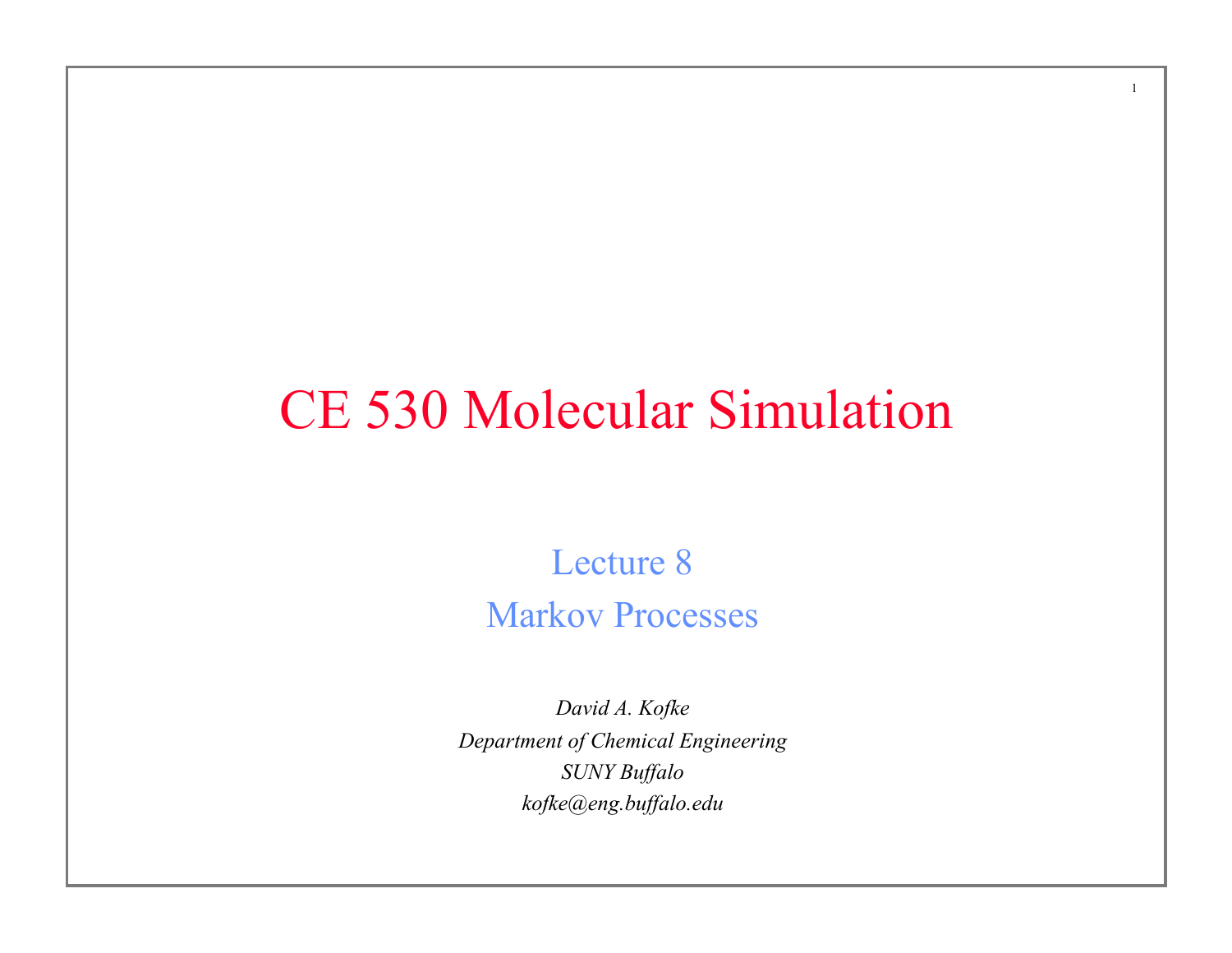# Monte Carlo Integration: Review

- O Stochastic evaluation of integrals
	- *sum integrand evaluated at randomly generated points*
	- *most appropriate for high-dimensional integrals*  error vanishes more quickly  $(1/n^{1/2})$ better suited for complex-shaped domains of integration

### **O** Monte Carlo simulation

• *Monte Carlo integration for ensemble averages* 

$$
\langle U \rangle = \frac{1}{N!} \int dr^N U(r^N) \frac{e^{-\beta U(r^N)}}{Z_N}
$$

### **O** Importance Sampling

- *emphasizes sampling in domain where integrand is largest*
- *it is easy to generate points according to a simple distribution*

<sup>π</sup>*(rN)*

- *stat mech* <sup>π</sup> *distributions are too complex for direct sampling*
- *need an approach to generate random multidimensional points according to a complex probability distribution*
- *then integral is given by*  $I \approx \left\langle \frac{f}{\pi} \right\rangle$  $\pi_{\,/\,\pi}$



 $0.4$ 

 $0.2<sub>1</sub>$ 

 $-0.2$ 

 $-0.4$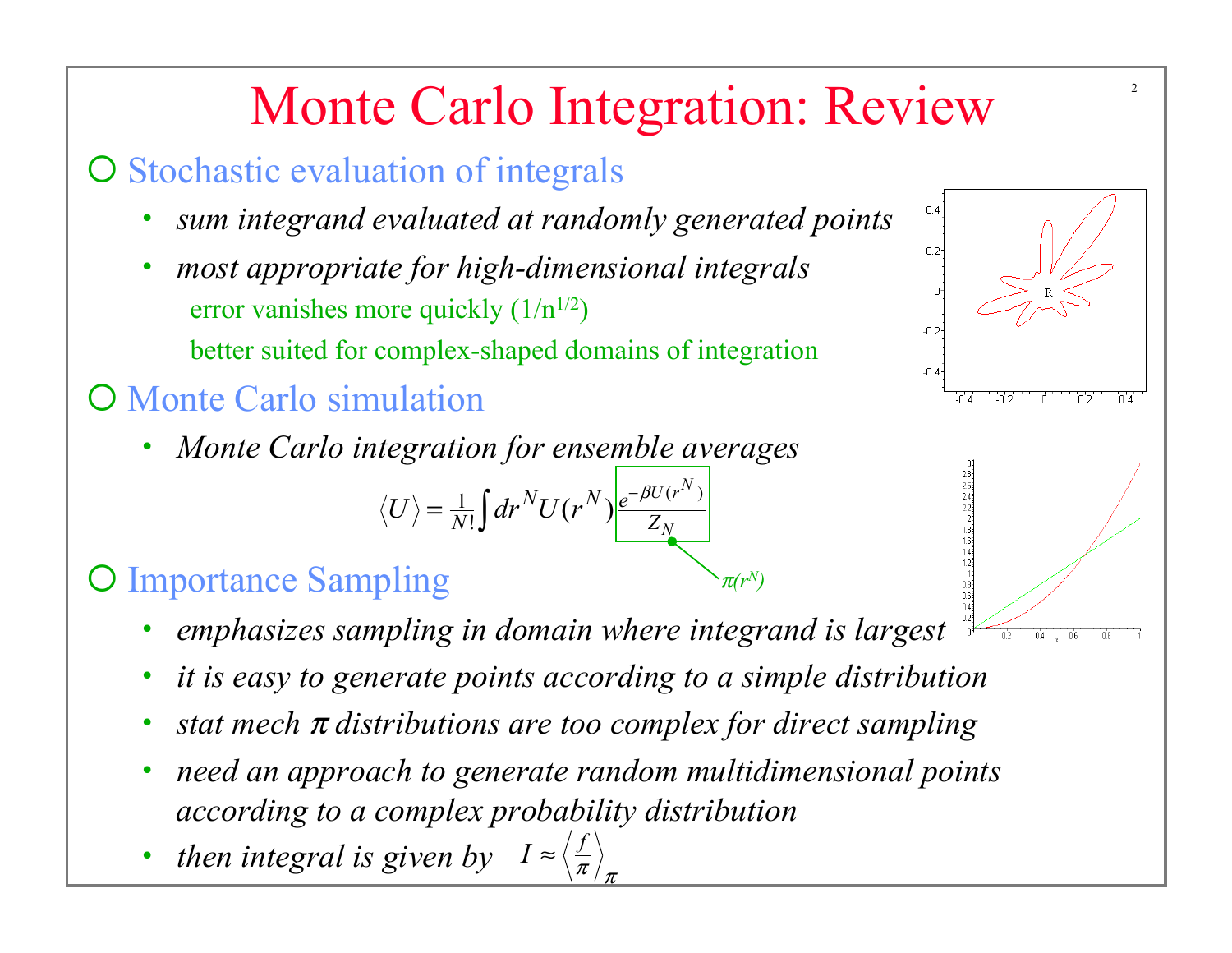## Markov Processes

#### O Stochastic process

- *movement through a series of well-defined states in a way that involves some element of randomness*
- *for our purposes,"states" are microstates in the governing ensemble*

#### **O** Markov process

- *stochastic process that has no memory*
- *selection of next state depends only on current state, and not on prior states*
- *process is fully defined by a set of <u>transition probabilities</u>*  $\pi$ <sub>*ii*</sub>  $\pi_{ii}$  = probability of selecting state *j* next, given that presently in state *i*. Transition-probability matrix  $\Pi$  collects all  $\pi_{ii}$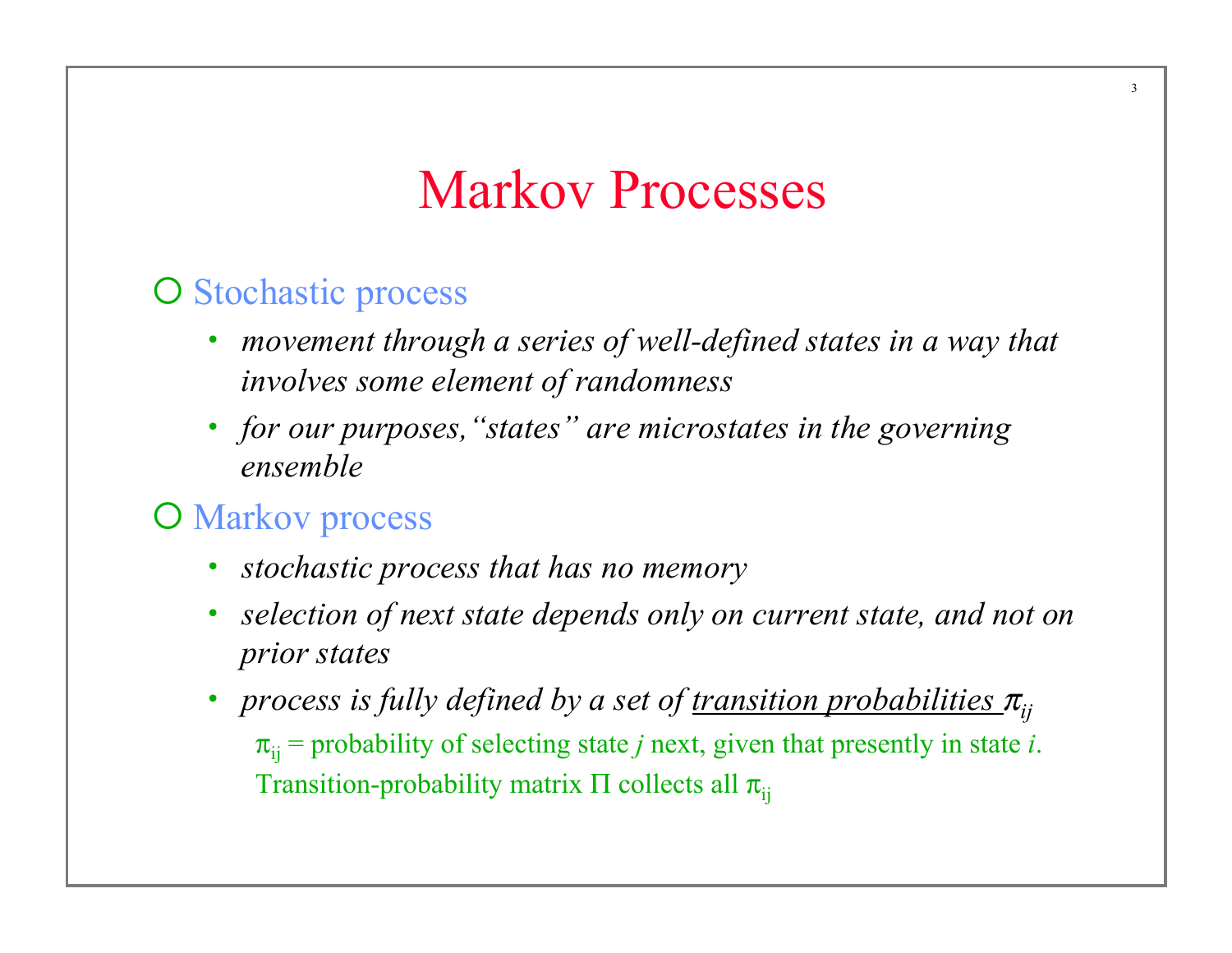### Transition-Probability Matrix

4



O Requirements of transition-probability matrix

- *all probabilities non-negative, and no greater than unity*
- *sum of each row is unity*
- *probability of staying in present state may be non-zero*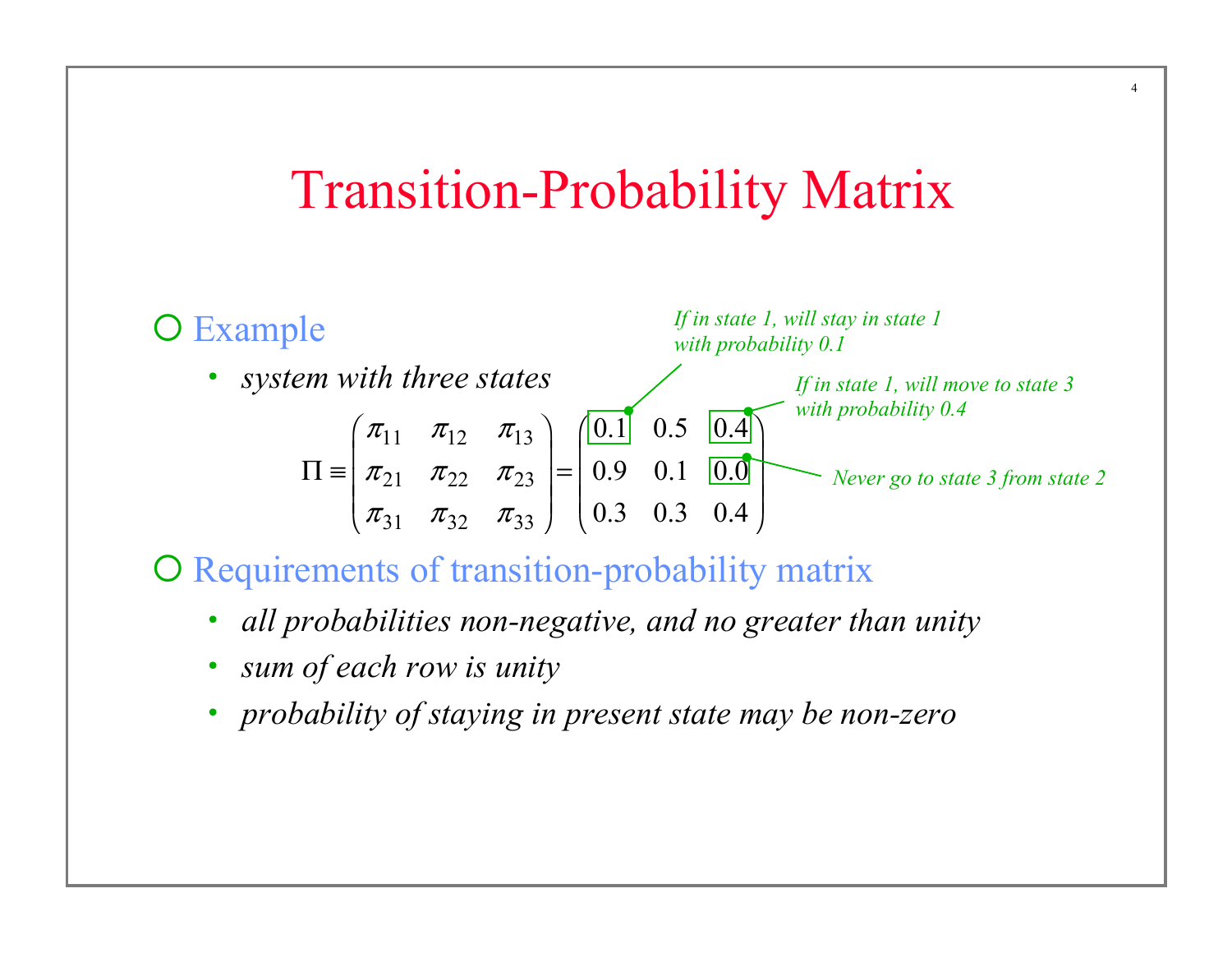## Distribution of State Occupancies

O Consider process of repeatedly moving from one state to the next, choosing each subsequent state according to Π

• *1*→*2*→*2*→*1*→*3*→*2*→*2*→*3*→*3*→*1*→*2*→*3*→ *etc.* 

O Histogram the occupancy number for each state

• 
$$
n_1 = 3
$$
  
\n•  $n_2 = 5$   
\n•  $n_3 = 4$   
\n $\pi_1 = 0.33$   
\n $\pi_2 = 0.42$   
\n $\pi_3 = 0.25$ 

O After very many steps, a limiting distribution emerges O Click here for an applet that demonstrates a Markov process and its approach to a limiting distribution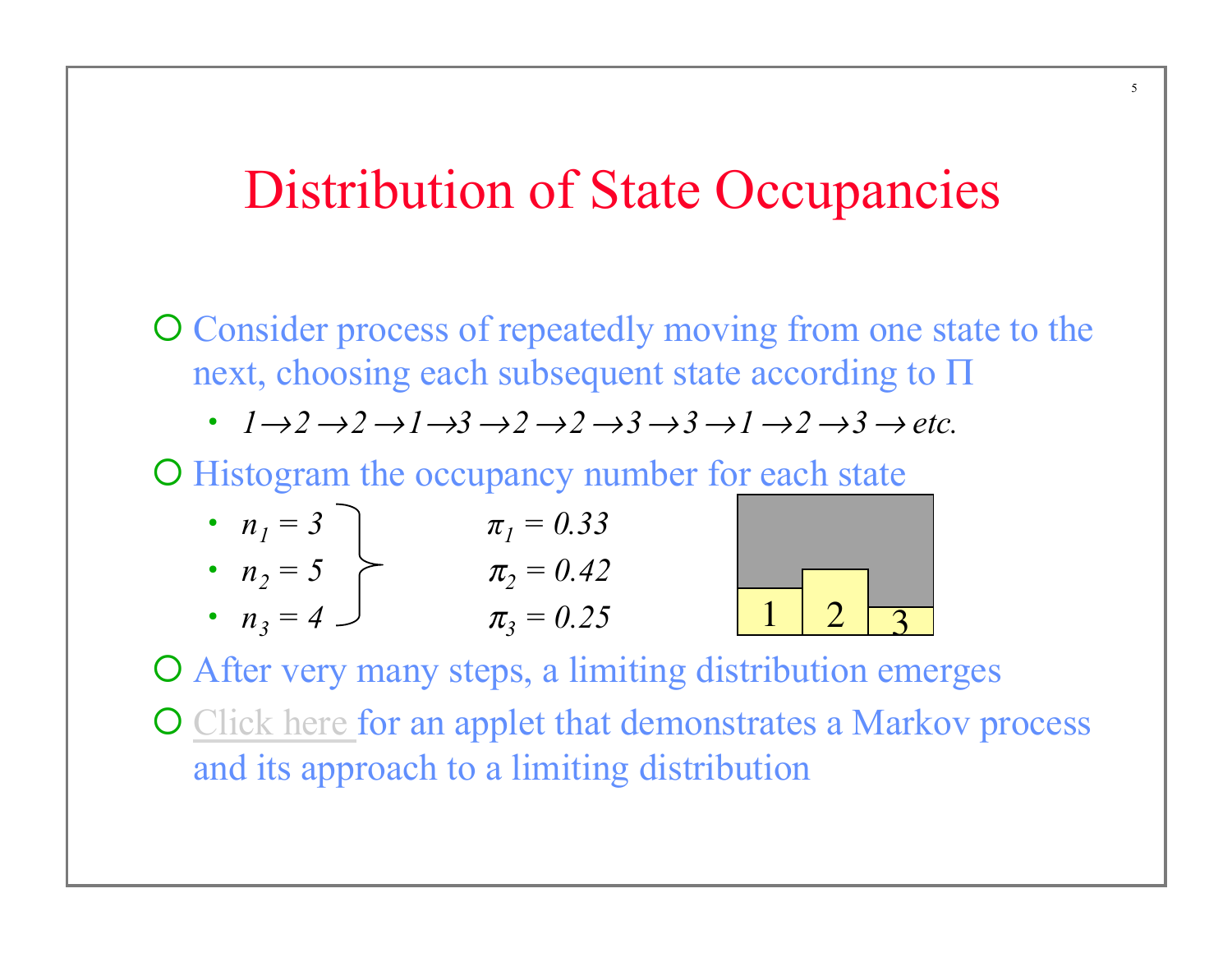## The Limiting Distribution 1.

#### $\overline{O}$  Consider the product of  $\Pi$  with itself



 $\bigcirc$  In general  $\prod^n$  is the n-step transition probability matrix

• *probabilities of going from state* i *to* j *in exactly n steps* 

$$
\Pi^{n} \equiv \begin{pmatrix} \pi_{11}^{(n)} & \pi_{12}^{(n)} & \pi_{13}^{(n)} \\ \pi_{21}^{(n)} & \pi_{22}^{(n)} & \pi_{23}^{(n)} \\ \pi_{31}^{(n)} & \pi_{32}^{(n)} & \pi_{33}^{(n)} \end{pmatrix} \text{ defines } \pi_{ij}^{(n)}
$$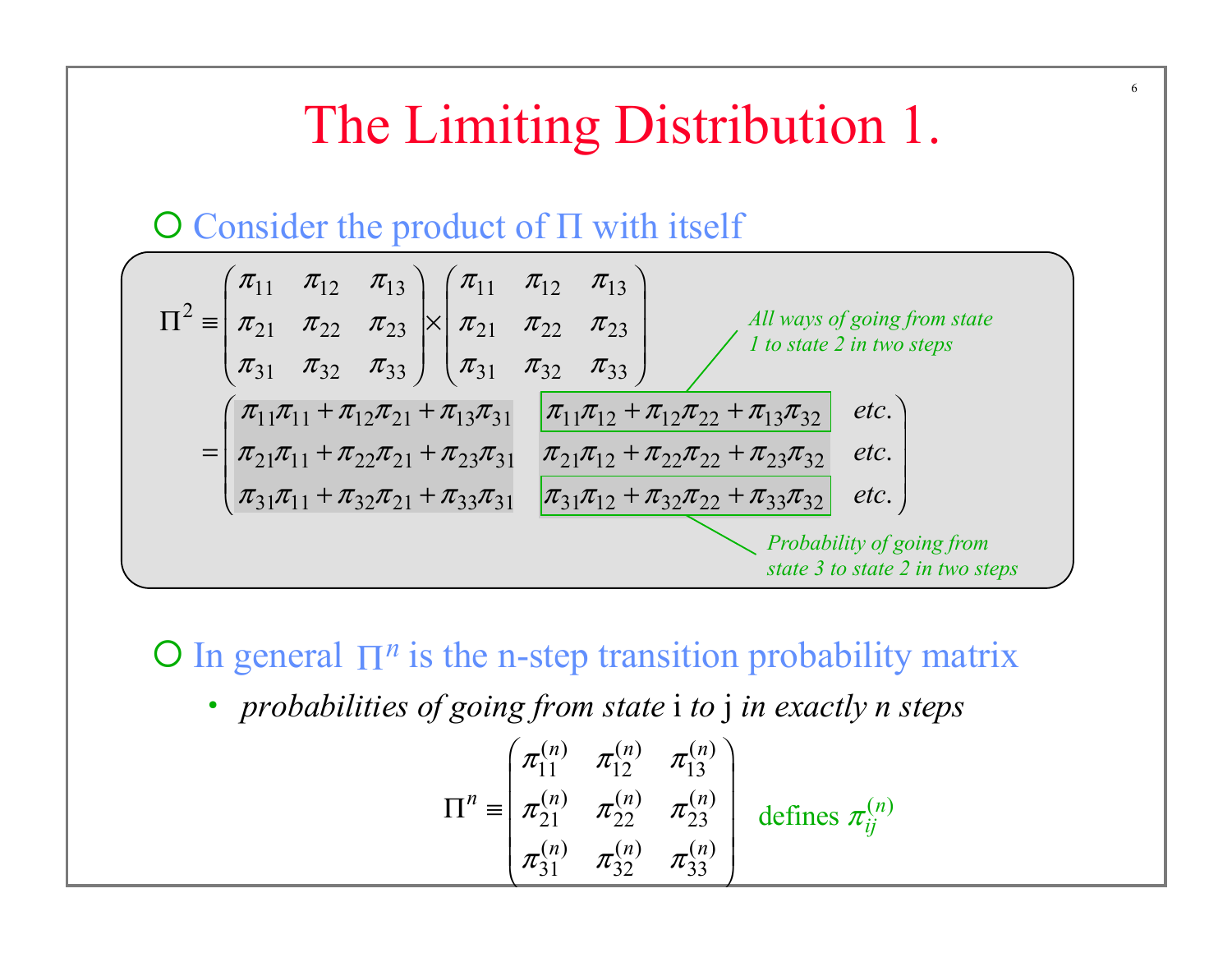## The Limiting Distribution 2.

O Define  $\pi_i^{(0)}$  as a unit state vector O Then  $\pi_i^{(n)} \equiv \pi_i^{(0)} \prod^n$  is a vector of probabilities for ending at each state after *n* steps if beginning at state *i*  $\pi_1^{(0)} = (1 \quad 0 \quad 0) \quad \pi_2^{(0)} = (0 \quad 1 \quad 0) \quad \pi_3^{(0)} = (0 \quad 0 \quad 1)$  $\pi_i^{(n)} \equiv \pi_i^{(0)} \prod n_i$  $\pi_i$  $(1 \quad 0 \quad 0) \left| \pi_{21}^{(n)} \pi_{22}^{(n)} \pi_{23}^{(n)} \right| = (\pi_{11}^{(n)} \pi_{12}^{(n)} \pi_{13}^{(n)})$  $(n)$   $\pi^{(n)}$   $\pi^{(n)}$ 11  $n_{12}$   $n_{13}$  $\sigma(n) = \pi^{(0)} \Pi^{n} - (1 \quad 0 \quad 0) \pi^{(n)} = \pi^{(n)} \quad \pi^{(n)} = \pi^{(n)} \quad \pi^{(n)} = \pi^{(n)} \quad \pi^{(n)}$  $1 - \mu_1$  11 = (1 0 0)  $\mu_{21}$   $\mu_{22}$   $\mu_{23}$  |  $\mu_{11}$   $\mu_{12}$   $\mu_{13}$  $(n)$   $\pi^{(n)}$   $\pi^{(n)}$ 100 *n*)  $\pi^{(n)}$   $\pi^{(n)}$  $\sigma^{(n)} = \pi^{(0)} \Pi^{n} - (1 \quad 0 \quad 0) \frac{1}{\pi^{(n)}} \pi^{(n)} \quad \pi^{(n)} = \pi^{(n)} \Pi^{(n)} \pi^{(n)} \quad \pi^{(n)}$ *n*)  $\pi^{(n)}$   $\pi^{(n)}$  $\pi_{11}^{\cdots}$   $\pi_{12}^{\cdots}$   $\pi$  $\pi_1^{\gamma\gamma\gamma} = \pi_1^{\gamma\gamma} \Pi^{\gamma\gamma} \equiv (1 \quad 0 \quad 0) \mid \pi_{\gamma\gamma\gamma}^{\gamma\gamma\gamma} = \pi_{\gamma\gamma\gamma}^{\gamma\gamma\gamma} = (\pi_{\gamma\gamma\gamma}^{\gamma\gamma}) \pi_{\gamma\gamma}^{\gamma\gamma} = \pi_{\gamma\gamma\gamma}^{\gamma\gamma}$  $\begin{pmatrix} \pi_1^{(n)} & \pi_1^{(n)} & \pi_1^{(n)} \end{pmatrix}$  $\begin{pmatrix} 11 & 12 & 15 \\ 1 & 1 & 1 \end{pmatrix}$  $=\pi_1^{(0)}\Pi^n \equiv (1 \quad 0 \quad 0) |\pi_{21}^{(n)} \pi_{22}^{(n)} \pi_{23}^{(n)}| =$ 

31  $\frac{\pi_{32}}{\frac{33}{33}}$ 

 $\begin{pmatrix} n_{31} & n_{32} & n_{33} \end{pmatrix}$ 

 $\pi_{21}^{\cdots}$   $\pi_{22}^{\cdots}$   $\pi$ 

 $\bigcirc$  The limiting distribution corresponds to  $n \to \infty$ 

• *independent of initial state* 
$$
\pi_1^{(\infty)} = \pi_2^{(\infty)} = \pi_3^{(\infty)} \equiv \pi
$$

7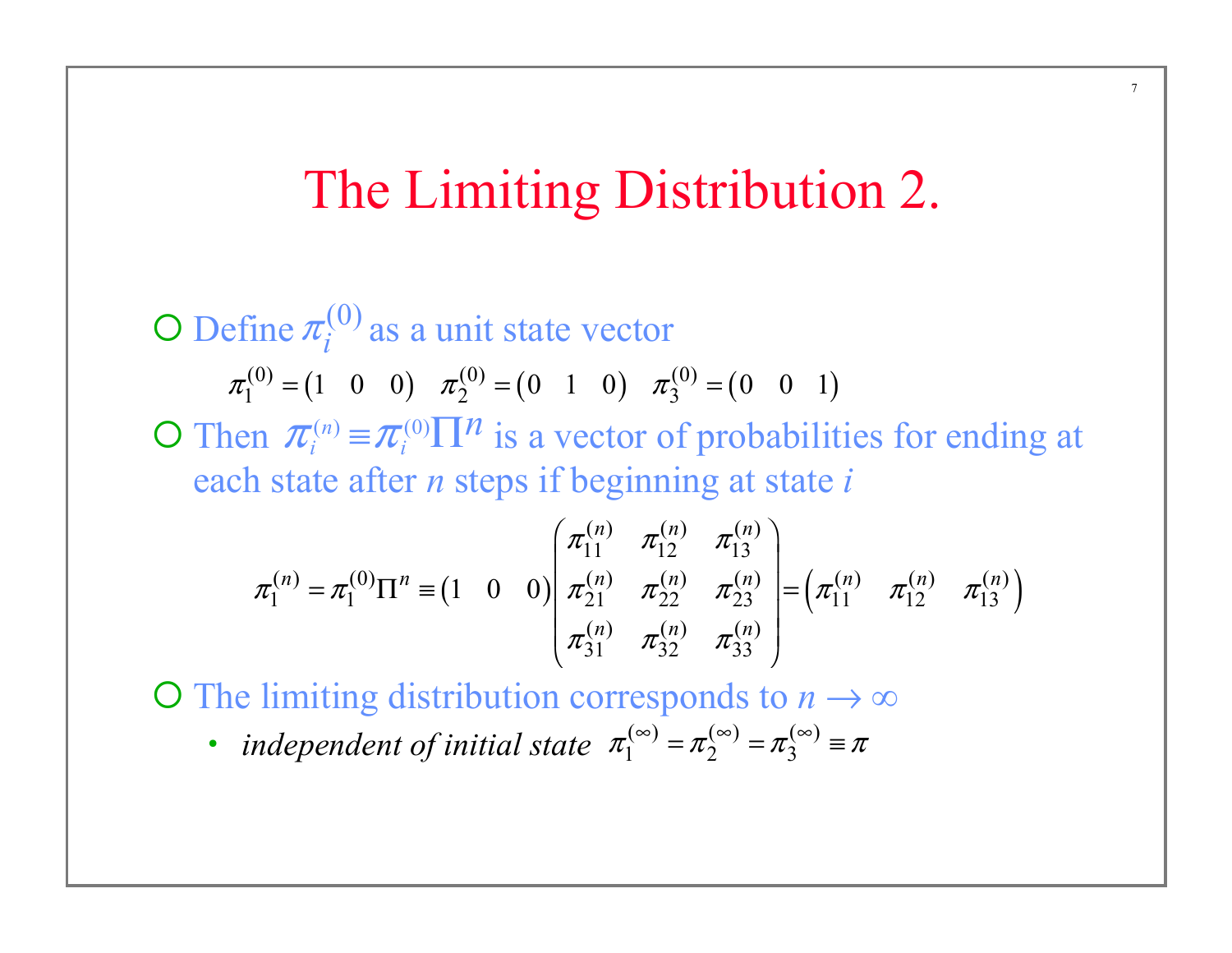# The Limiting Distribution 3.

 $\overline{O}$  Stationary property of  $\pi$ 

$$
\pi = \lim_{n \to \infty} \left[ \pi_i^{(0)} \Pi^n \right]
$$

$$
= \left( \lim_{n \to \infty} \left[ \pi_i^{(0)} \Pi^{n-1} \right] \right) \Pi
$$

$$
= \pi \Pi
$$

#### $\Omega$  π is a left eigenvector of  $\Pi$  with unit eigenvalue

• *such an eigenvector is guaranteed to exist for matrices with rows that each sum to unity* 

 $\overline{O}$  Equation for elements of limiting distribution  $\pi$ 

$$
\pi_{i} = \sum_{j} \pi_{j} \pi_{ji}
$$
\n
$$
e.g. \Pi = \begin{pmatrix} 0.1 & 0.5 & 0.4 \\ 0.9 & 0.1 & 0.0 \\ 0.3 & 0.3 & 0.4 \end{pmatrix} \begin{pmatrix} \pi_{1} = 0.1\pi_{1} + 0.9\pi_{2} + 0.3\pi_{3} \\ \pi_{2} = 0.5\pi_{1} + 0.1\pi_{2} + 0.3\pi_{3} \\ \pi_{3} = 0.4\pi_{1} + 0.0\pi_{2} + 0.4\pi_{3} \\ \pi_{1} + \pi_{2} + \pi_{3} = \pi_{1} + \pi_{2} + \pi_{3} \end{pmatrix}
$$
\nnot independent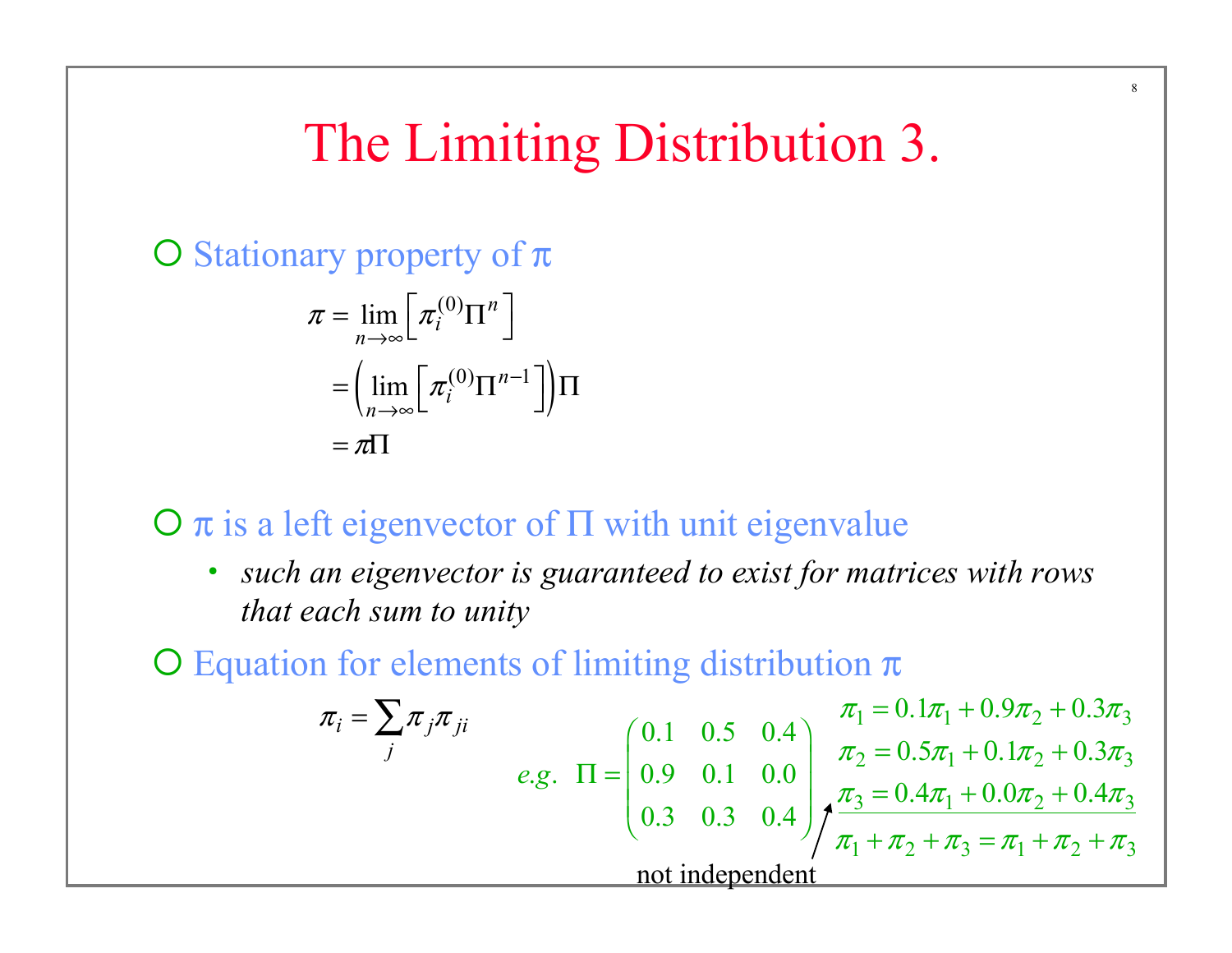## Detailed Balance

O Eigenvector equation for limiting distribution

• 
$$
\pi_i = \sum_i \pi_j \pi_{ji}
$$

O A sufficient (but not necessary) condition for solution is *j*

- $\pi_i \pi_{ij} = \pi_j \pi_{ji}$
- *"detailed balance" or "microscopic reversibility"*

O Thus

• 
$$
\pi_i = \sum_j \pi_j \pi_{ji}
$$
  
\n
$$
= \sum_j \pi_i \pi_{ij}
$$
\n
$$
= \pi_i \sum_j \pi_{ij} = \pi_i
$$
\n
$$
= \pi_i \sum_j \pi_{ij} = \pi_i
$$
\n
$$
= \pi_i \sum_j \pi_{ij} = \pi_i
$$
\n
$$
= \pi_i \sum_j \pi_{ij} = \pi_i
$$
\n
$$
= \pi_i \sum_j \pi_{ij} = \pi_i
$$
\n
$$
= \pi_i \sum_j \pi_{ij} = \pi_i
$$
\n
$$
= \pi_i \sum_j \pi_{ij} = \pi_i
$$
\n
$$
= \pi_i \sum_j \pi_{ij} = \pi_i
$$
\n
$$
= \pi_i \sum_j \pi_{ij} = \pi_i
$$
\n
$$
= \pi_i \sum_j \pi_{ij} = \pi_i
$$
\n
$$
= \pi_i \sum_j \pi_{ij} = \pi_i
$$
\n
$$
= \pi_i \sum_j \pi_{ij} = \pi_i
$$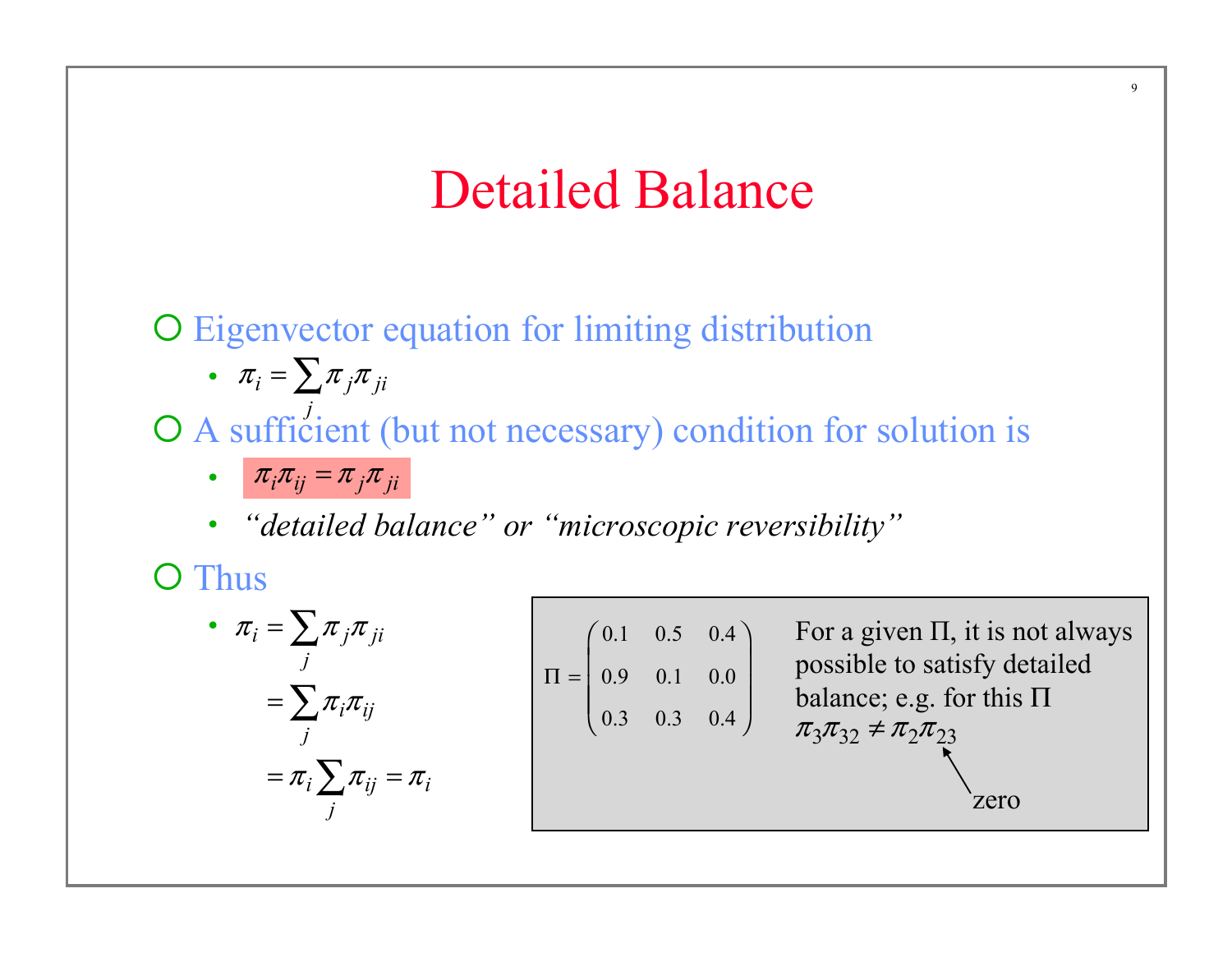## Deriving Transition Probabilities

#### O Turn problem around...

 $\Omega$  ... given a desired  $\pi$ , what transition probabilities will yield this as a limiting distribution?

¡ *Construct transition probabilities* to satisfy detailed balance O Many choices are possible

\n- e.g. 
$$
\pi = (0.25 \quad 0.5 \quad 0.25)
$$
\n- $try$  them out
\n- $\pi = \begin{pmatrix} 0.97 & 0.02 & 0.01 \\ 0.01 & 0.98 & 0.01 \\ 0.01 & 0.02 & 0.97 \end{pmatrix}$  Least efficient
\n

$$
\Pi = \begin{pmatrix} 0 & 1 & 0 \\ 0.5 & 0 & 0.5 \\ 0 & 1 & 0 \\ \end{pmatrix} \quad \Pi = \begin{pmatrix} 0.42 & 0.33 & 0.25 \\ 0.17 & 0.66 & 0.17 \\ 0.25 & 0.33 & 0.42 \end{pmatrix} \quad \Pi = \begin{pmatrix} 0.0 & 0.5 & 0.5 \\ 0.25 & 0.5 & 0.25 \\ 0.5 & 0.5 & 0.0 \\ \end{pmatrix}
$$
  
\n*Most efficient Barker Metropolis*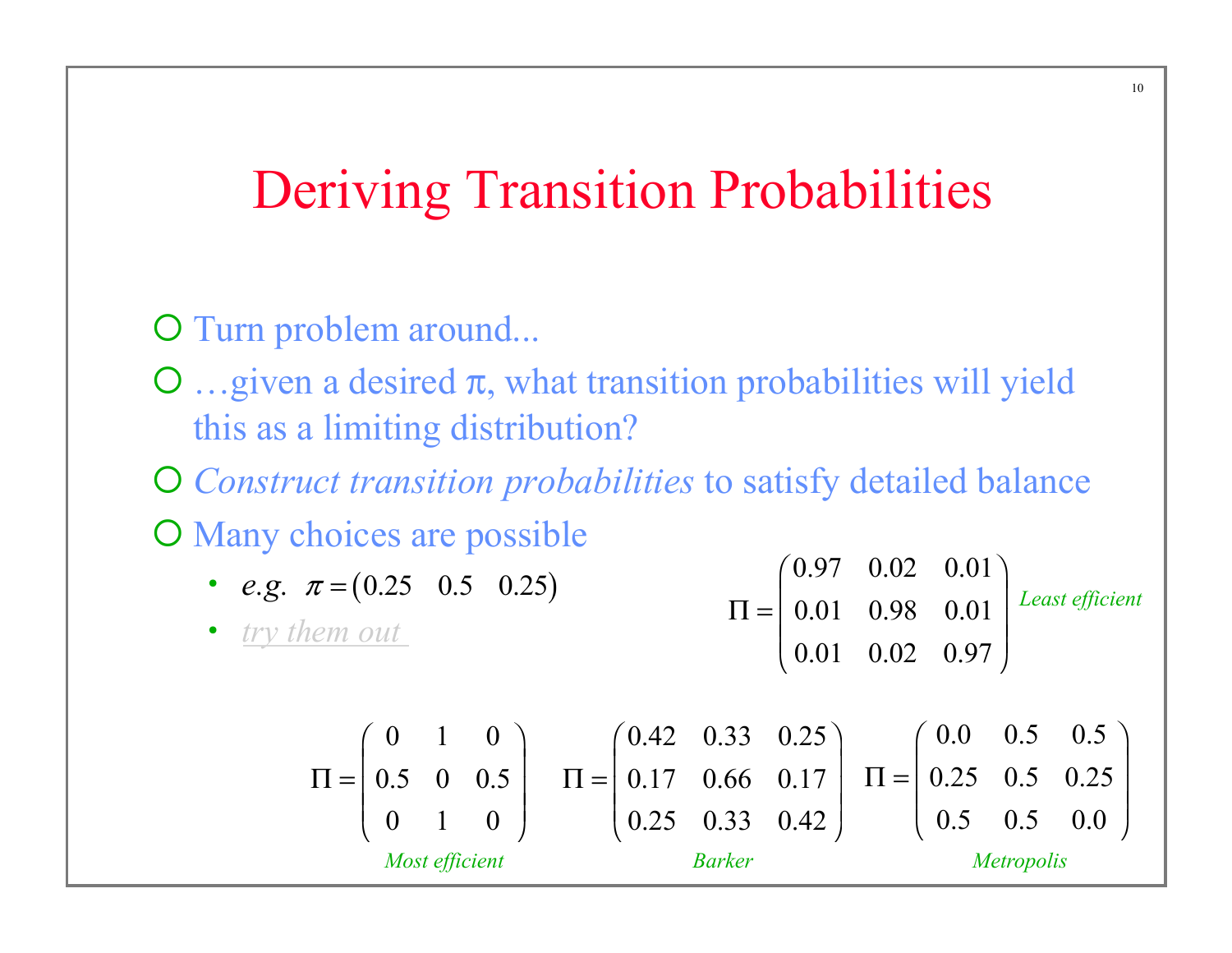# Metropolis Algorithm 1.

¡ Prescribes transition probabilities to satisfy detailed balance, given desired limiting distribution

O Recipe:

From a state *i*…

- *with probability*  $\tau_{ii}$ , choose a trial state *j* for the move (note:  $\tau_{ii} = \tau_{ii}$ )
- *If*  $\pi$ <sup>*j*</sup> >  $\pi$ <sup>*j*</sup> *accept j as the new state*
- *otherwise, accept state* j *with probability* <sup>π</sup>*<sup>j</sup> /*π*i* generate a random number R on  $(0,1)$ ; accept if  $R < \pi$ <sub>j</sub>/ $\pi$ <sub>i</sub>
- *if not accepting* j *as the new state, take the present state as the next one in the Markov chain*  $(\pi_{ii} \neq 0)$

*Metropolis, Rosenbluth, Rosenbluth, Teller and Teller, J. Chem. Phys., 21 1087 (1953)*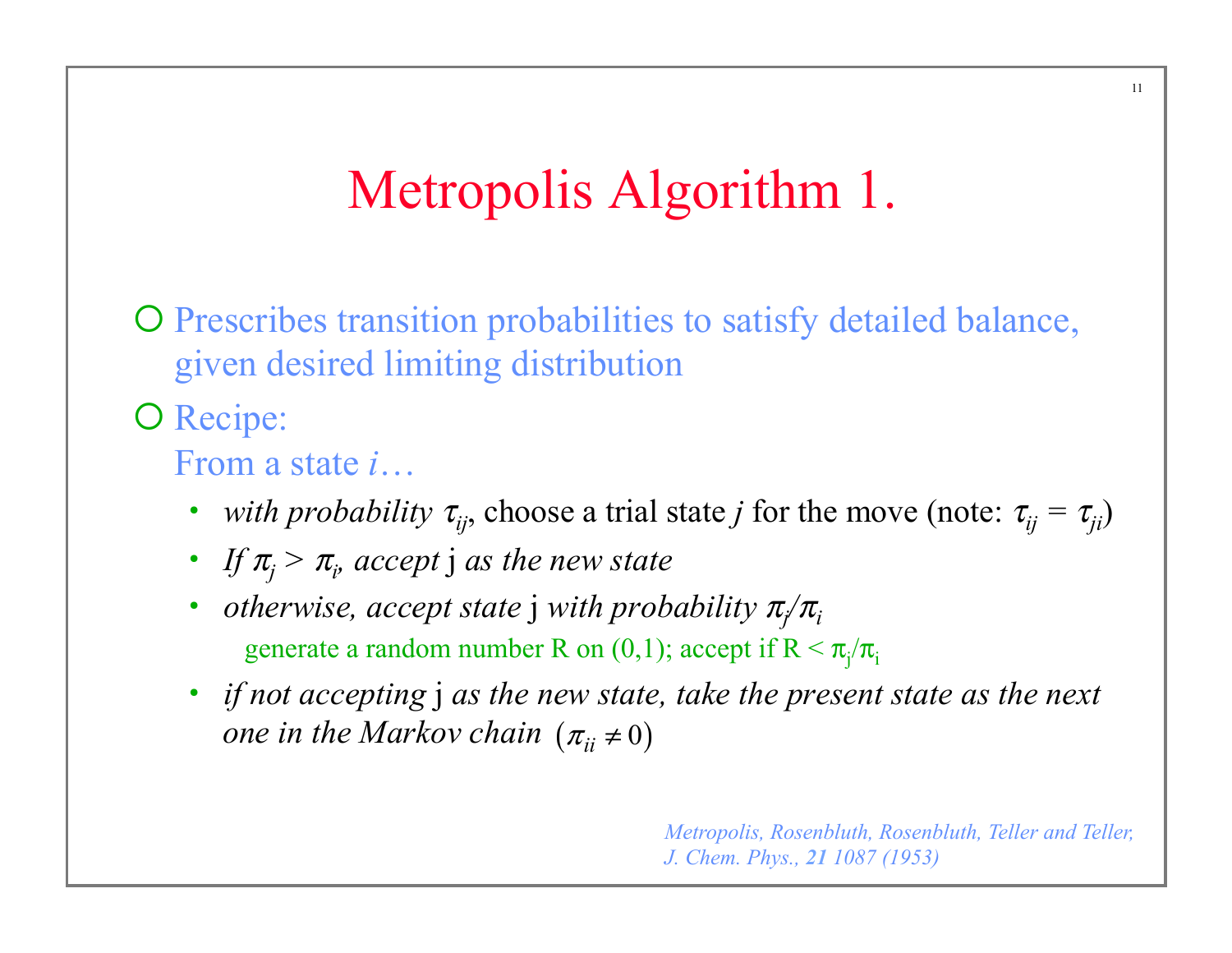# Metropolis Algorithm 2.

¡ What are the transition probabilities for this algorithm?

• *Without loss of generality, define* i *as the state of greater probability* 

12

 $\pi_i > \pi_j$ 

in general:  $\pi_{ij} = \tau_{ij} \min \left| \frac{\pi_j}{\pi}, 1 \right|$ *i* π  $\pi_{ii} = \tau$  $\pi$  $\left(\text{in general: } \pi_{ij} = \tau_{ij} \min\left(\frac{\pi_j}{\pi_i}, 1\right)\right)$  $\tau_{ii} = 1 - \sum \pi_{ij}$ *j*  $\delta_{ij} = i_{ij}$ *i*  $\mu = \iota_{ji}$  $j \neq i$  $\pi$  $\pi_{::}=\tau$ π  $\pi$   $_{ii}$   $=$   $\tau$  $\pi_{ii} = 1 - \sum \pi$ ≠  $=\tau_{ii}^{\mathstrut} \times$ =  $= 1 - \sum$ 

O Do they obey detailed balance?

$$
\pi_i \pi_{ij} = \pi_j \pi_{ji}
$$
\n
$$
\pi_i \tau_{ij} \frac{\pi_j^2}{\pi_i} = \pi_j \tau_{ji}
$$
\n
$$
\tau_{ij} = \tau_{ji}
$$

¡ Yes, as long as the *underlying matrix* Τ of the Markov chain is symmetric

• *this can be violated, but acceptance probabilities must be modified*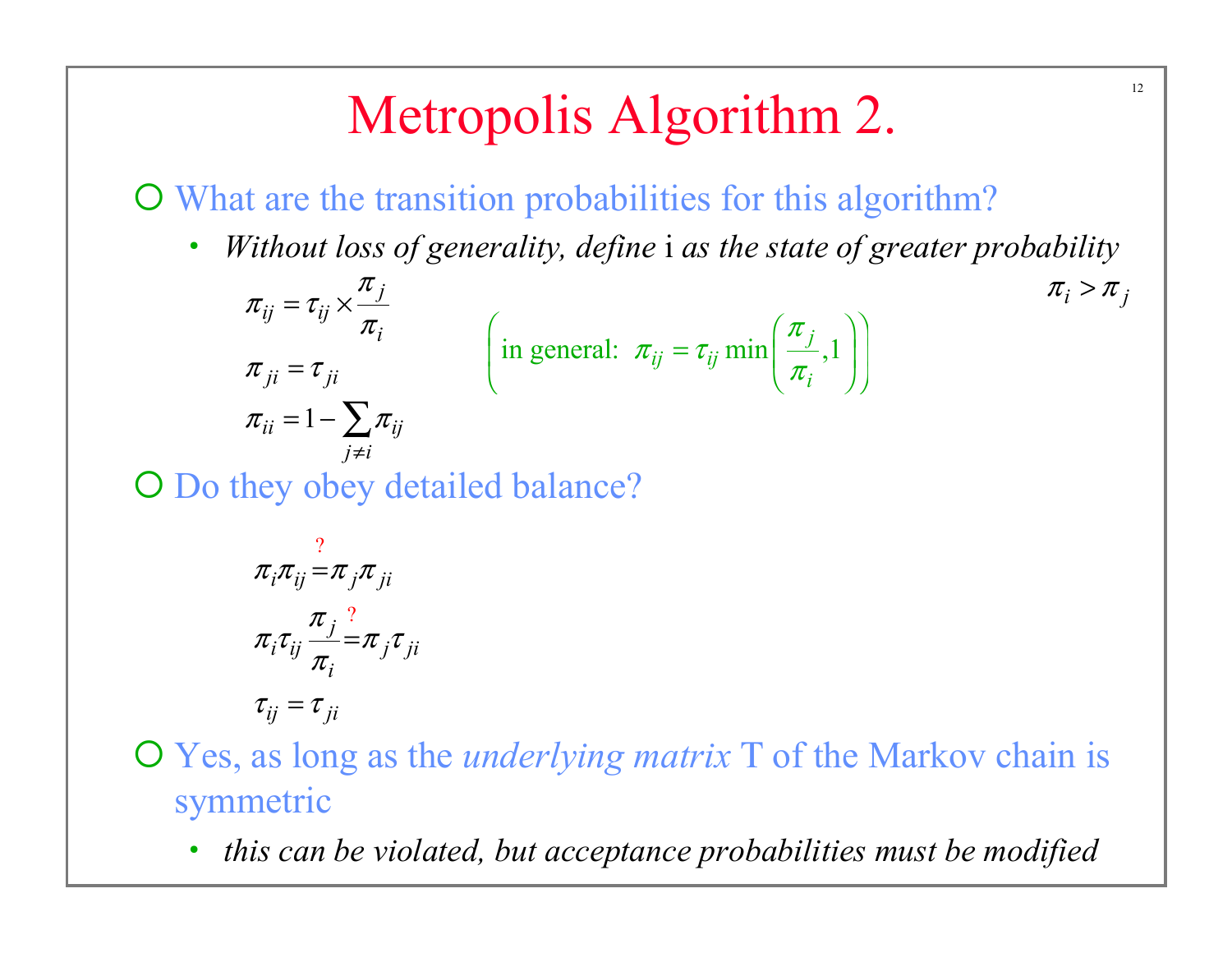## Markov Chains and Importance Sampling 1.

¡ Importance sampling specifies the desired limiting distribution O We can use a Markov chain to generate quadrature points according to this distribution  $s = \begin{cases} \frac{1}{s} & \text{if } s \leq s \end{cases}$ 1 inside R O Example 0 outside R  $\overline{a}$  $0.5$  dx  $\int_0^{+0.5} dx (x^2 + y^2) g(x, y) \left(x^2 - y^2\right)$  $+0.5$ ,  $+1$  $dx \int_{0}^{+\infty} dy (x^2 + y^2) s(x, y) \sqrt{r^2} s$  $\int_{-0.5}^{0.5} dx$  $(x^2 + y^2)s(x, y)$ +  $2 \big\backslash - \frac{\mathsf{J}_{-0.5}}{0.5}$  and  $\mathsf{J}_{-0.5}$ *V*  $-0.5$   $-1$ *r*  $=\frac{J-0.5 \quad J-0.5 \quad \text{and} \quad J}{2.10.5 \quad \text{and} \quad J} =$  $+0.5$ , r+  $0.5$ ,  $r+0.5$  $dx \int_{0}^{+0.5} dy s(x, y)$  (*s*  $\int_{-0.5}^{0.5} dx$  $(x, y)$ *V*  $-0.2$  $-0.5$  J- $0.5$   $J=0.5$ *q = normalization constant* V  $-0.4$ • <u>*Method 1:*</u> let  $\pi_1(x, y) = s(x, y)/q_1$  $-0.4$ -02 ά ۵þ ΠA • *then*  $/r^2$  $r^2$ <sub>S</sub> 2  $\sqrt{r^2}$  $q_1r^2$   $q_1\langle r$  $1^r \left( \frac{1}{2} \right)$   $q_1$  $\pi_1$   $\pi_1$   $\pi_1$   $\pi_1$   $\pi_1$   $\pi_1$ *Simply sum r2 with points*   $\frac{1}{\pi_1}$   $\frac{1}{\pi_1}$   $\frac{1}{\pi_1}$   $\frac{1}{\pi_1}$   $\frac{1}{\pi_1}$  $2\setminus\_\_$   $\begin{matrix} 2\end{matrix}$   $\begin{matrix} \pi_1 & \pi_1 \\ \pi_1 & \pi_1 \end{matrix}$   $\begin{matrix} \pi_1 & \pi_1 \\ \pi_1 & \pi_1 \end{matrix}$  $r^2$   $\rangle = \frac{r^2 + r^2 \pi_1}{r^2} = \frac{r^2 + r^2 \pi_1}{r^2} = \frac{r^2 + r^2 \pi_1}{r^2} = \frac{r^2}{r^2}$ == = = *given by Metropolis sampling* $q_1$ <sub> $\frac{1}{q_1}$  q</sub> *s* π 1  $\left\langle \frac{1}{\pi_1} \right\rangle$   $\left\langle \frac{q_1}{q_2} \right\rangle$  $\pi_1/\pi_1$   $\cdots$  $\frac{1}{\pi_1}$   $\frac{1}{\pi_1}$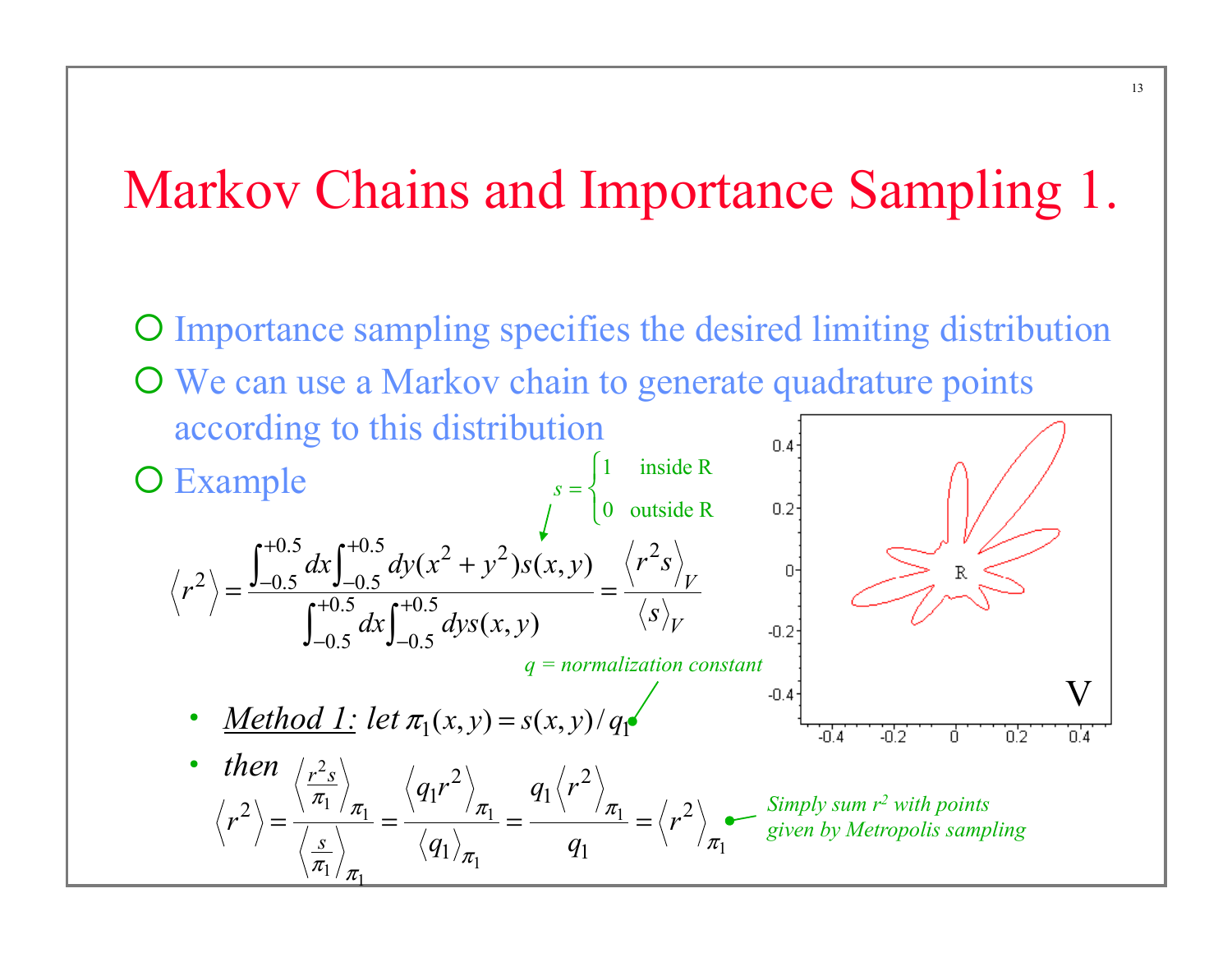# Markov Chains and Importance Sampling 2.

14

R

O Example (cont'd)

- <u>Method 2:</u> let  $\pi_2(x, y) = r^2 s / q_2$
- *then*  $\left(\frac{r^2}{r}\right)$  $\frac{2}{\pi_2}$   $\frac{92}{\pi_2}$  $2/\pi_2$   $\pi_2$   $\pi_2$   $\pi_1$  $2 \setminus \_\frac{\setminus \pi_2}{\pi_2} = \frac{\setminus q_2}{\pi_2} = \frac{q_2}{q_2}$ 2)  $a \left(1 \right) x^2$   $\left(1 \right) x^{-2}$  $2/r$  /  $42$ 1  $\langle r^2 \rangle$   $q_2 \langle 1 \rangle$  $r^2$ <sub>s</sub> *s*  $\langle r^2 \rangle = \frac{\langle \overline{\pi_2} \rangle_{\pi_2}}{\langle r \rangle_{\pi_2}} = \frac{\langle q_2 \rangle_{\pi_2}}{\langle r \rangle_{\pi_2}} = \frac{q}{\langle r \rangle_{\pi_2}}$  $q_2/r^2$   $q_2\langle 1/r^2 \rangle$   $\langle r \rangle$  $\frac{\pi_2}{\pi_2}$   $\frac{\left(42\right)}{\pi}$  $\pi_2/\pi_2$   $\pi_2$   $\pi_1$   $\pi_2$   $\pi_2$   $\pi$  $=\frac{q_2}{\sqrt{s}}=\frac{q_2}{\sqrt{a^2+a^2}}=\frac{q_2}{\sqrt{a^2+a^2}}=\frac{q_2}{\sqrt{a^2+a^2}}=\frac{q_2}{\sqrt{a^2+a^2}}$

¡ Algorithm and transition probabilities

- *given a point in the region* R
- *generate a new point in the vicinity of given point*

 $x^{new} = x + r(-1,+1)dx$   $y^{new} = y + r(-1,+1)dy'$ 

- *accept with probability*  $min(1, \pi^{new}/\pi^{old})$
- *note*  $\frac{\pi_1^{new}}{1 \frac{s^{new}}{1}}$  $1 \quad S \quad q_1$ / / *new new new*  $\overline{old}$   $\overline{old}$   $\overline{q}$   $\overline{old}$  $s^{new}/q_1$  *s*  $s^{old}/q_1$  *s* π  $\pi$  $=\frac{3 \times 91}{\sqrt{d}}$ *Normalization constants cancel!*
- *Method 1: accept all moves that stay in* R
- *Method 2: if in R, accept with probability*  $(r^2)^{new}/(r^2)^{old}$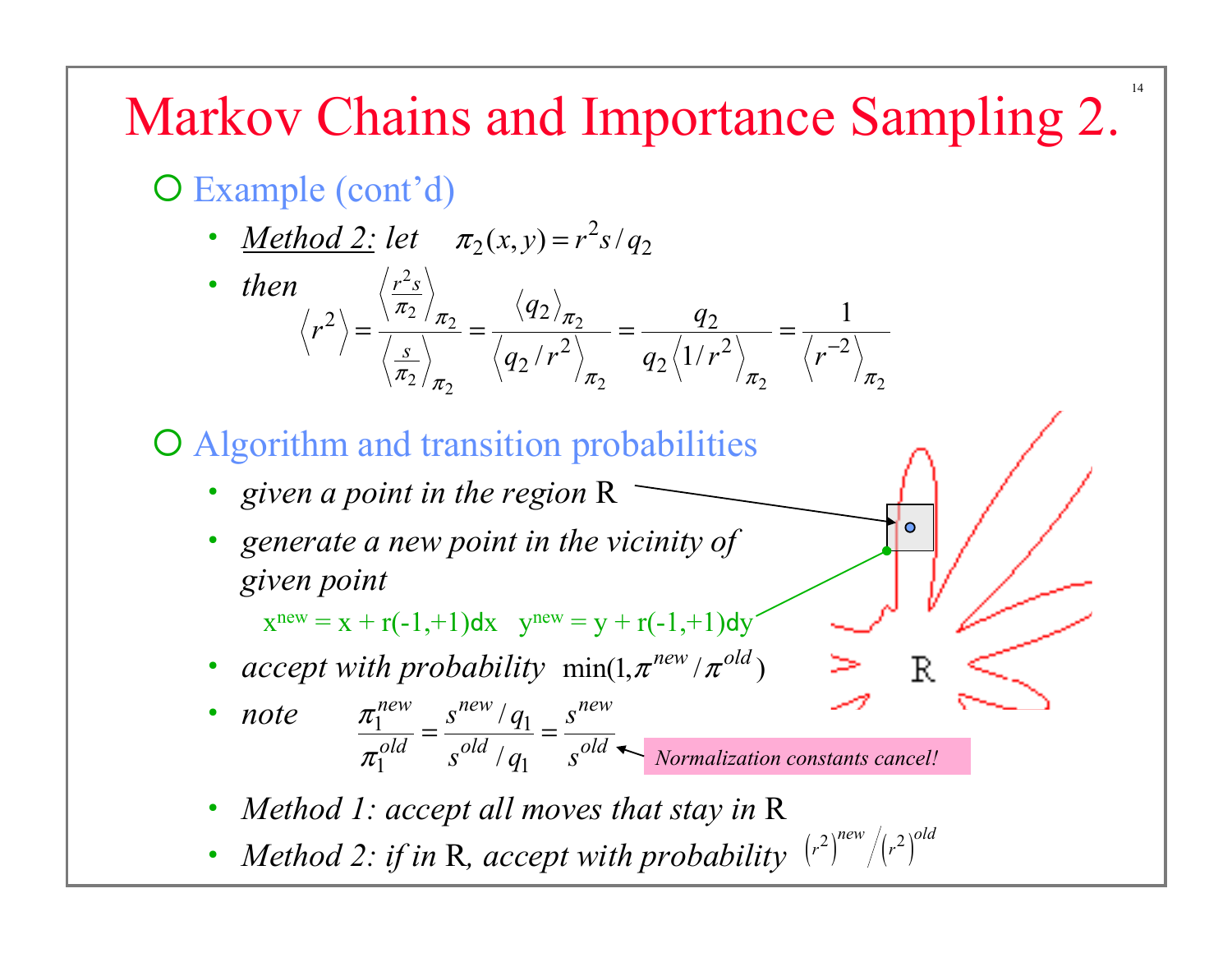# Markov Chains and Importance Sampling 3.

#### $\overline{O}$  Subtle but important point

- *Underlying matrix* Τ *is set by the trial-move algorithm (select new point uniformly in vicinity of present point)*
- *It is important that new points are selected in a volume that is independent of the present position*
- *If we reject configurations outside* R*, without taking the original point as the "new" one, then the underlying matrix becomes asymmetric*



15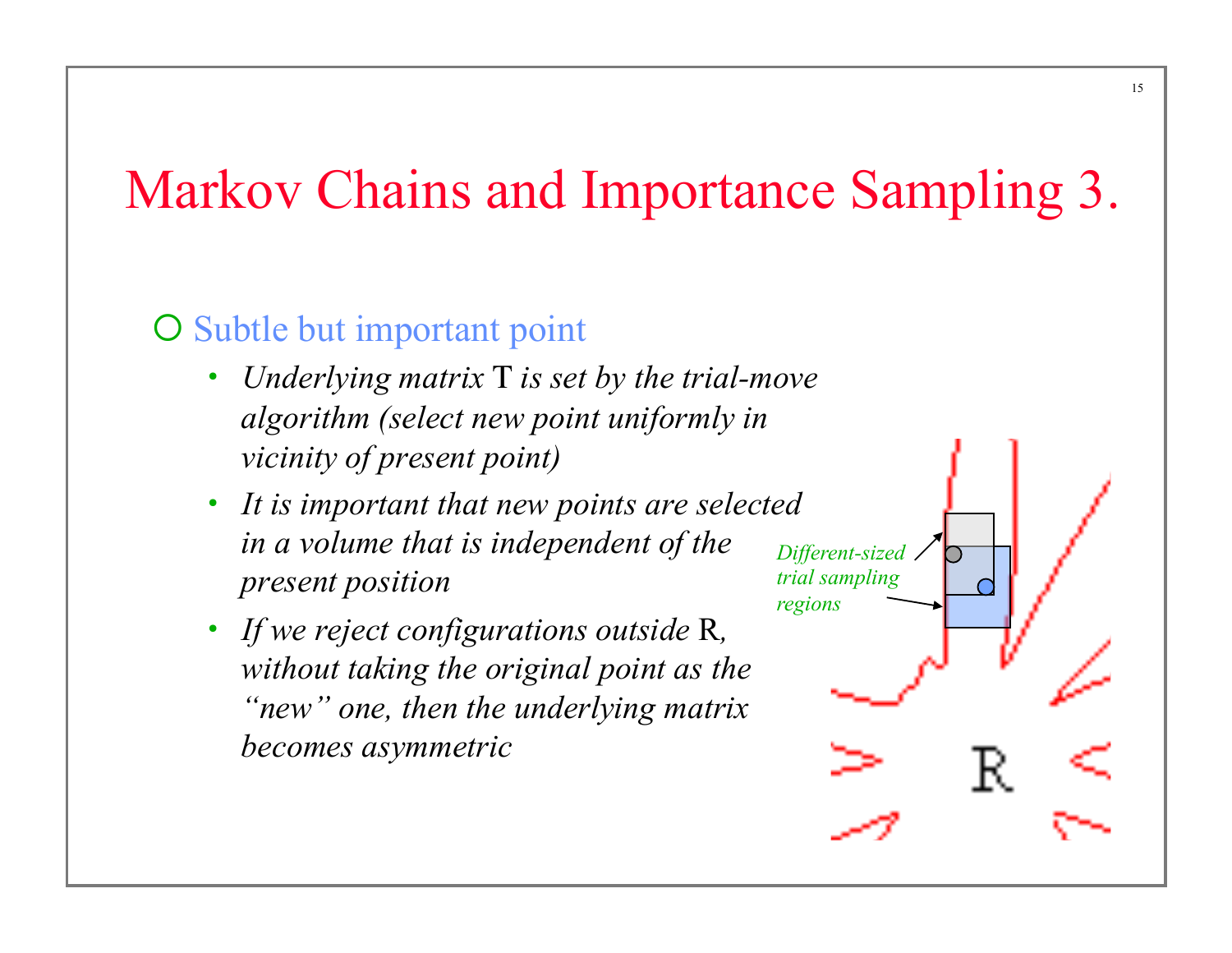# Evaluating Areas with Metropolis Sampling

**O** What if we want the absolute area of the region R, not an average over it?  $0.5$ ,  $r+0.5$  $A = \int_{-0.5}^{0.5} dx \int_{-0.5}^{0.5} dy s(x, y) = \langle s \rangle_{V}$  $+0.5$ , r+  $=\int_{-0.5}^{0.5} dx \int_{-0.5}^{0.5} dy s(x, y) =$ 

• Let 
$$
\pi_1(x, y) = s(x, y) / q_1
$$

- *then*   $1 / \pi_1$   $1 / \pi_1$  $A=\left\langle \frac{s}{\pi_1}\right\rangle_{\pi_1}=\left\langle q_1\right\rangle_{\pi_1}=q_1.$
- *We need to know the normalization constant q1*
- *but this is exactly the integral that we are trying to solve!*
- ¡ Absolute integrals difficult by MC
	- *relates to free-energy evaluation*